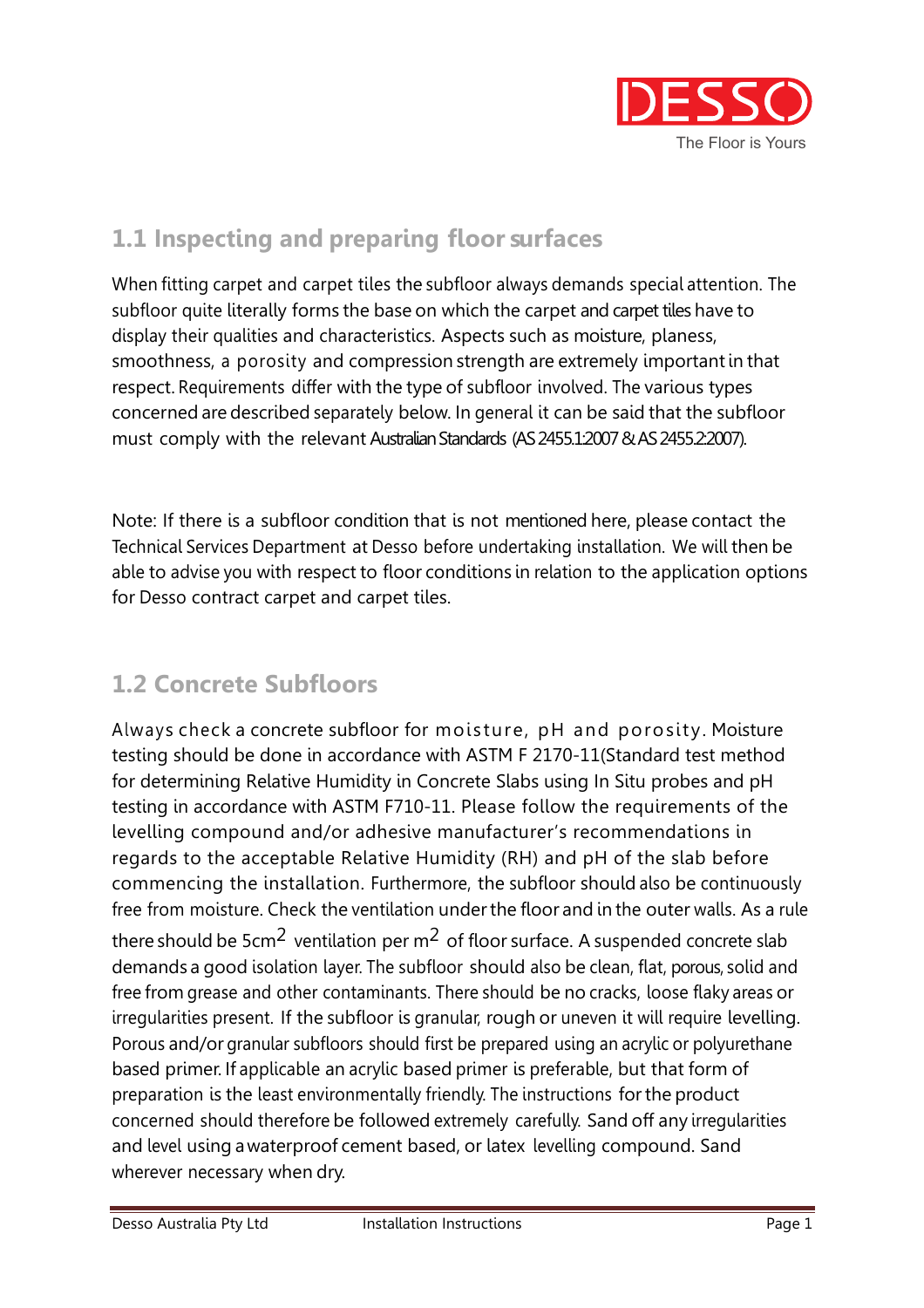# 1.3 Extremely smooth and dense floors (e.g. Granito tiles or Terrazzo)

Levelling is also often necessary on smooth and dense floors, especially if there are any rough spots on the surface. Tiled floors often require levelling. First ensure that a good adhesion surface exists by applying a primer recommended by the adhesive manufacturer, before levelling. In case any 'sagging' occurs along the joins or seams levelling will have to be repeated. Sand wherever necessary, when dry and hard.

# 1.4 Subfloors with an existing hard covering

In case the subfloor has already been finished with a hard covering such as linoleum, PVC or suchlike, the following precautions should be taken. Check whether all of the existing covering is still firmly attached to the subfloor. If any areas are damaged they will have to be repaired first and if the existing covering cannot be repaired, the existing covering should be removed completely! Follow the levelling compound and/or adhesive manufacturer's installation instructions in regards to the correct preparation of the subfloor (i.e. cleaning or priming over a hard floorcovering) and the application of the primer, levelling compound and adhesive.

Note: if you have removed the existing covering as a result of irreparable damage, before proceeding any further read the remarks in the section entitled 'Floors on which a previous covering was adhered'. The instructions described in that section should be followed very carefully.

# 1.5 Wooden floors

Wooden floors in particular, despite being fitted with a hardboard finishing layer, can nevertheless cause the formation of impressions in the carpet over the course of time. That also applies to the hardboard itself as a consequence of the natural working of the underlying wood. The best solution for this problem is a subfloor constructed from e.g. plywood, hardboard or MDF. In that manner sufficient solidity can be obtained to prevent any impressions of the underlying floor from forming.

In general it can be said that a wooden floor never possesses absolute solidity by definition. All the more reason for paying the utmost attention to the finishing layer.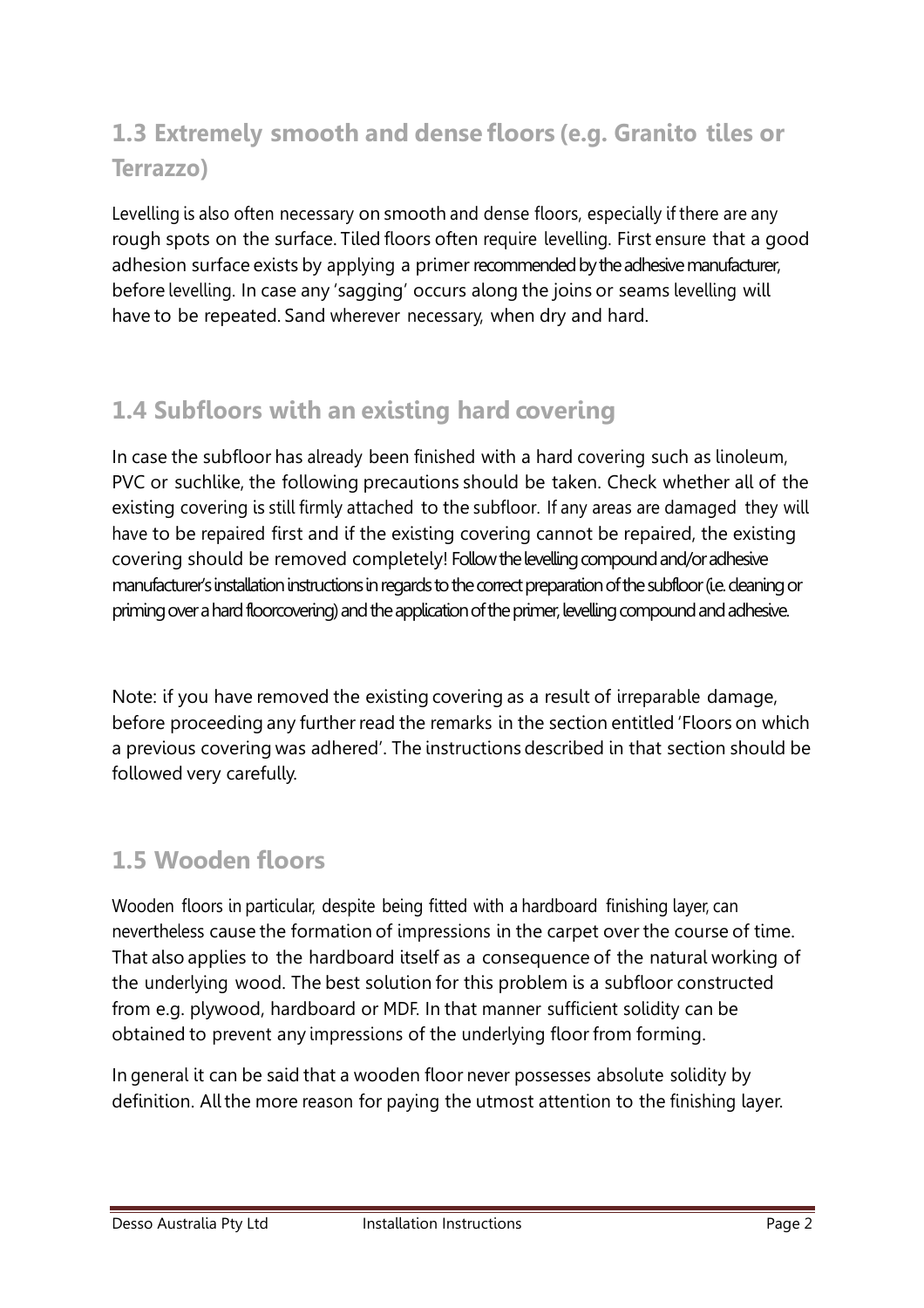The moisture content of timber, plywood or particleboard subfloors can be determined with an electrical resistance type moisture meter.

Variations of up to 5% in moisture values can occur depending upon the species type and temperature of the timber. Please refer to AS/NZS 1080.1:1997 for the temperature and moisture content correction for the different timber species.

While it is generally difficult to specify exact percentage thresholds, a percentage reading above 15% would indicate a higher than acceptable level of moisture in a timber floor.

# 1.6 Floors on which a previous covering was adhered

All floors on which some form of covering was previously adhered require a thorough inspection as per the requirements of AS 2455.1:2007 & AS 2455.2:2007. Once the old covering has been removed the subfloor will almost certainly show signs of damage. Furthermore, some old adhesive will also inevitably be left remaining. Always remove any old adhesive first, thoroughly remove all dirt and dust from the floor and apply a primer or adhesive layer in accordance with the primer and/or adhesive manufacturer's recommendations, and allow it to dry thoroughly. The floor should then be levelled and sanded wherever necessary.

### 2.1.1 Inspecting the floor

A detailed inspection of the floor and materials is essential. The need to inspect the floor for damp, ventilation, etc. has already been discussed extensively. Please refer to the relevant passages in the first part of chapter 2 and follow the requirements noted in AS 2455.1:2007.

# 2.1.2 Site conditions for fitting

As per the requirements of AS 2455.1:2007 the carpet must be conditioned onsite and be allowed to come to the same temperature and relative humidity as the area where it is to be installed. Only then may a start be made with fitting. Furthermore, when fitting Desso contract carpet or carpet tiles a minimum working temperature of 15 C is essential. Humidity, especially when adhering, may also be an influencing factor and therefore has to be taken into account. Always follow the instructions of the adhesive, manufacturer (see list of approved adhesives under 6.4 on the last page of these instructions).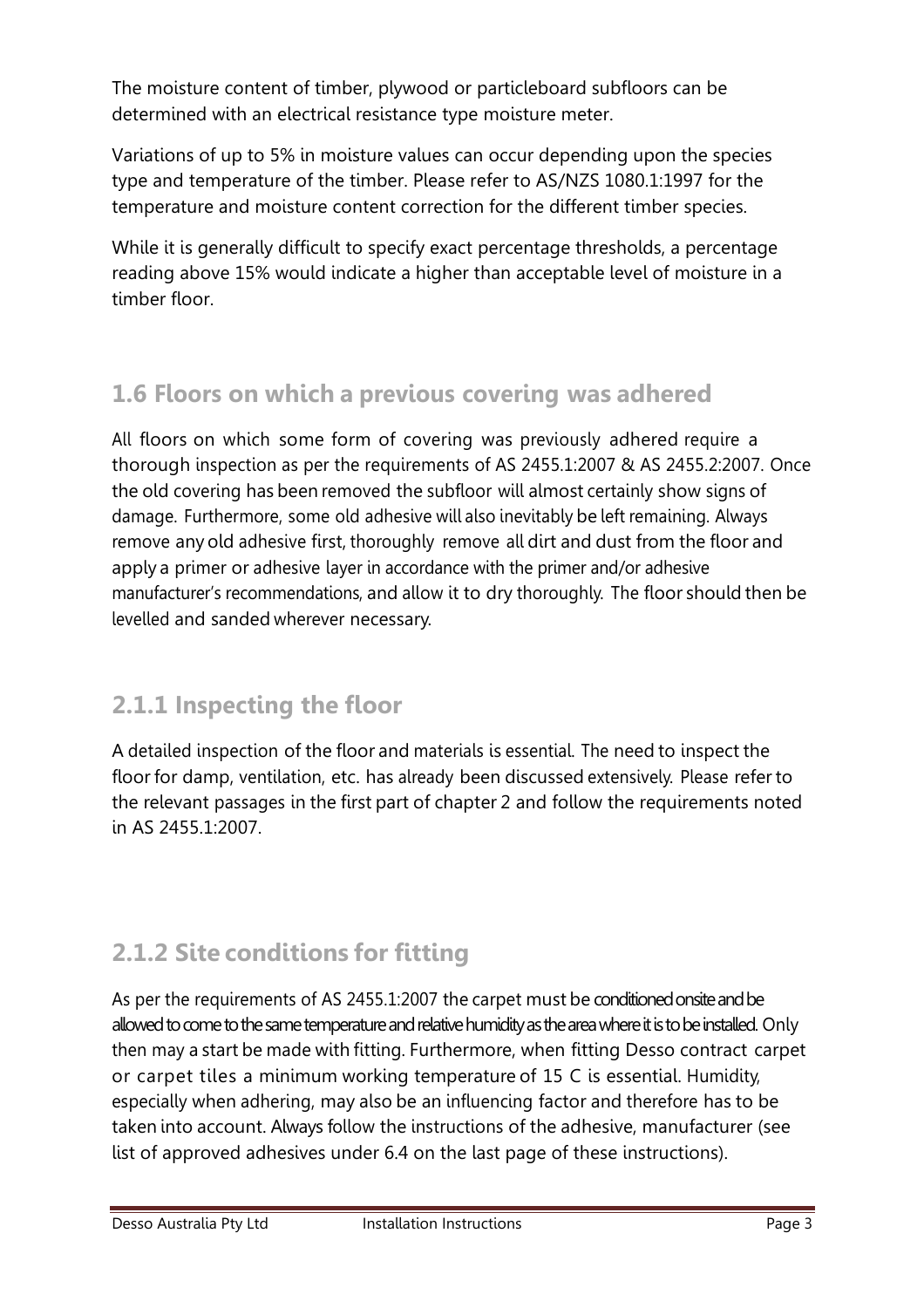For rooms with floor heating systems, the only technique applied is full adhesion. The heating temperature needs to be reduced 24 hours before installing; 48 hours after installation is completed, the heating system can be turned up slowly. During wintertime, the floor temperature has to be reduced to a level between 15° and 18°C.

# 2.1.3 Preparatory steps before installing broadloom carpet

The following preparations always have to be done before installing sheets of floorcovering:

• First step is the planning and lay out of the carpet where there is no absolute rule.

The number of seams should be kept to a minimum at all times. In areas with heavy and directed traffic, traffic flow should be along rather than across the seams. Joints are

always fitted on top of each other, never next to each other. The exception here is when the installation is done using carpet gripper, where sheets are joined exactly next to each other by sewing, gluing or heat taping the joins.

• Second step: fitting and trimming of the floorcovering. Pay attention to the squareness and the overlapping of the edges during cutting to achieve acceptable seams. Also pay

attention to extra material to cover door openings. The above mentioned steps are just very general rules. In the next paragraphs we will deal more specifically with the different techniques of installing carpet strips.

# 2.2 Adhering

Fold the last section laid back halfway along its length. Make a marking line on the subfloor alongside the last section but one, also lengthwise, and then fold it half back. Repeat the process up to the first section laid. Using the adhesive manufacturer's recommended notch trowel and application rates start trowelling on the adhesive. Work from the centre of a sectional length and start with the last folded section. Spread the adhesive up to approximately 25cm away from the marking line. File new notches in the spreader whenever necessary. In general applicable: If the adhesive manufacturer does not recommend a specific notched trowel size, use a V2 notched trowel.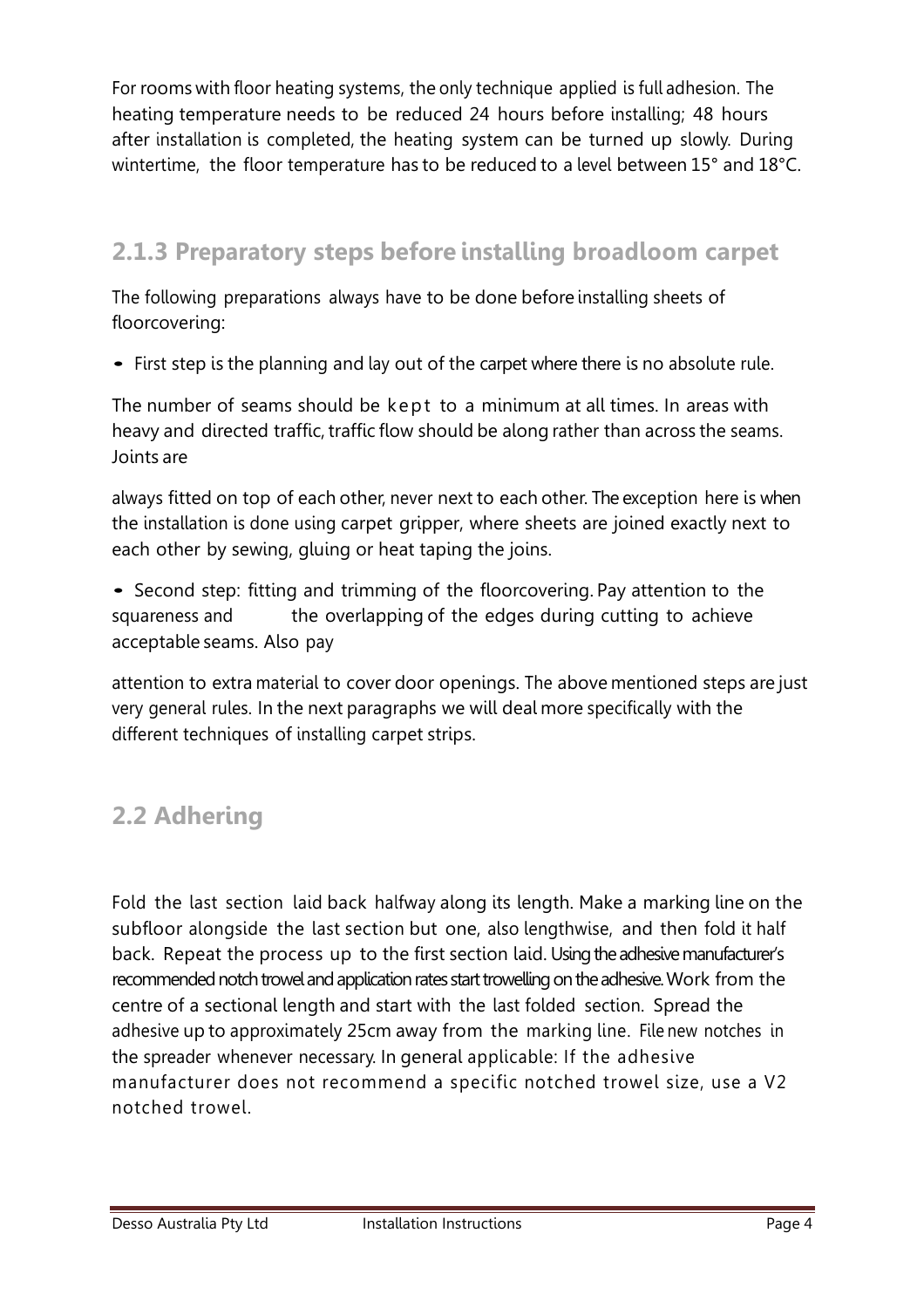Note: Always read the instructions supplied with the adhesive with respect to the type of adhesive spreader required, the correct type of adhesive and the quantity to be used.

# 2.3 Patterned broadloom carpet

Fitting patterned carpet requires a great deal more attention and time than plain carpet.

A good section plan that takes correct matching and pattern repeat length into account is an essential component of fitting patterned carpet.

# 2.3.1 Pattern shifting (run out)

Slight pattern shifting should always be taken into account. Pattern shifts can not only occur during the production process, but also as a result of shrinkage under changing atmospheric conditions (e.g. during transport). By using the correct installation equipment and techniques a qualified carpet layer should be able to minimize the pattern run out. The extent to which any pattern shift is visible in practice is greatly dependent on the size of the area, the pattern and the colour, and the corrections required when fitting. The application of straight stripes across the width of the carpet is not recommended, as even with good correction a slight shift virtually always remains visible. The Desso project group can supply you with supplemental information in this respect.

# 2.3.2 Pattern shift between pieces from the same production

We note that the diagrams in the installation instructions for the 2 above points do not coincide with the information supplied. You go from section 3.11.3 Bowing to diagrams of pattern run out. In our opinion the diagrams for pattern run-out should come immediately after the above 2 points then have point 3.11.3 and then the diagrams for bowing. Then have the next section "measuring up" after the diagram for bowing as it is confusing.

# 2.3 Adhering carpet with underfloor heating

The underfloor heating must have been in operation for at least 10 days before the carpet is laid to ensure that any residual moisture has completely evaporated. The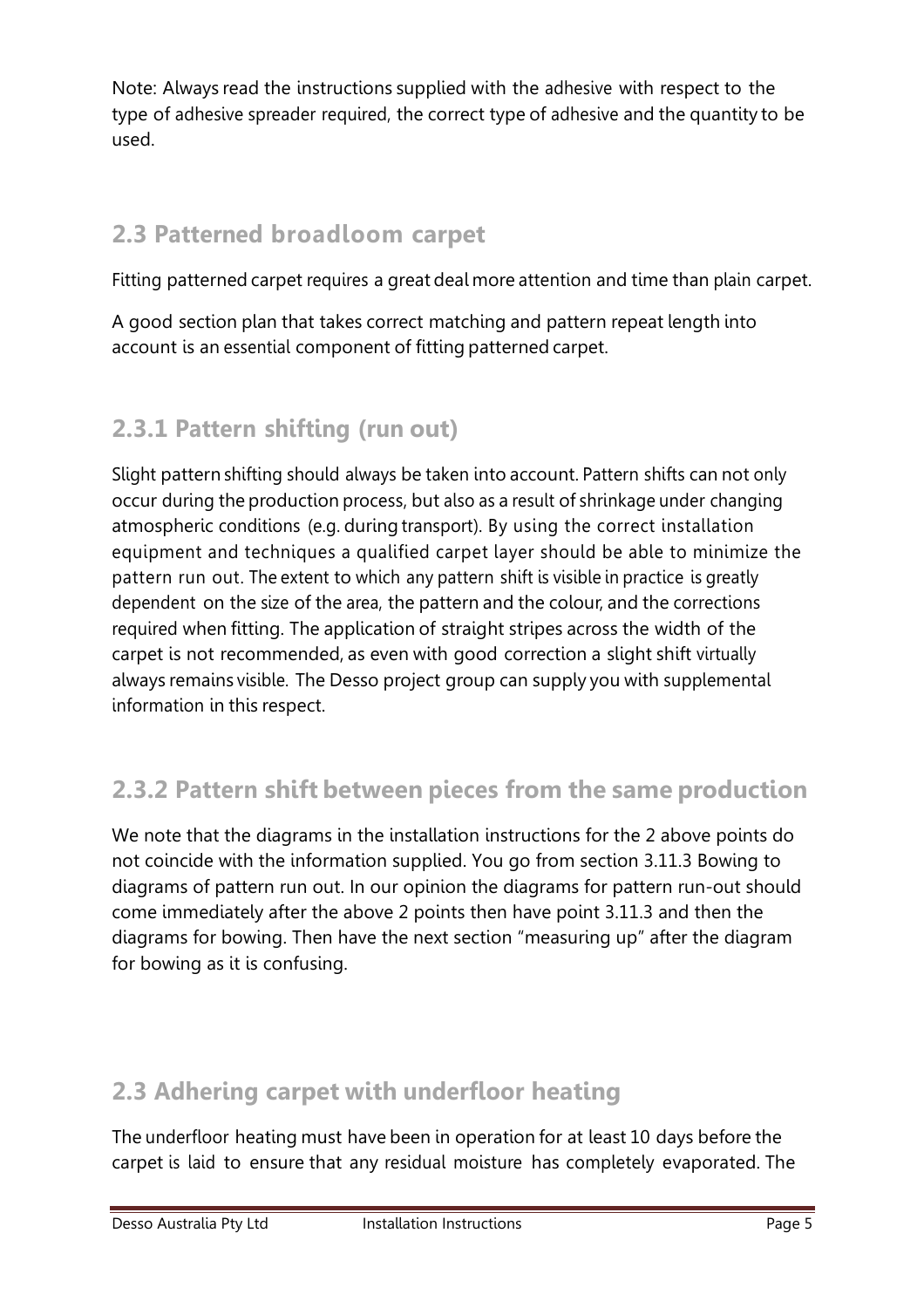carpet can of course be laid loose, but that is not recommended for large areas, as corrugations or shrinkage may occur. If the carpet is being stretched the use of underlay is recommended. When using underlay the heat permeability resistance of the underlay and carpet should be added together. The collective value may not exceed a value of 0.17m2/K/W. When gluing the carpet with a dispersion adhesive the floor temperature may never be any higher than 200 ºC. In this connection follow the instructions supplied by the adhesive manufacturer and ensure the adhesive being used is in fact suitable for application on a floor with underfloor heating.

# 3.1 Concrete floors

See Section 1.2 in regards to moisture testing the subfloor. All concrete subfloors should be tested prior to commencing the installation of Desso carpet or carpet tiles. The relative humidity in the room may not be higher than 75%.

# 3.1.2 Anhydrite floors

Please check with the manufacturer of the Anhydrite screed as to the moisture testing and RH and pH requirements. All concrete subfloors should be tested prior to commencing the installation of Desso tiles. The relative humidity in the room may not be higher than 75%.

# 3.1.3 Wooden floors

All loose parts must be removed and the surfaces must be levelled. Wooden floors in a poor condition should be re-surfaced using plywood or hardboard sheets. Hardboard sheets (always install rough side up) should be fastened at 15 cm centres, i.e. 15 cm apart, using a spot nailer/stapler. The same method can be used for plywood up to 6 mm thick. Plywood over 6 mm thick should be screwed to the floor at  $\pm$  23 cm centres, i.e. ± 23 cm apart. The same goes for chipboard and MDF.

The moisture content of timber, plywood or particleboard subfloors can be determined with an electrical resistance type moisture meter.

Variations of up to 5% in moisture values can occur depending upon the species type and temperature of the timber. Please refer to AS/NZS 1080.1:1997 for the temperature and moisture content correction for the different timber species.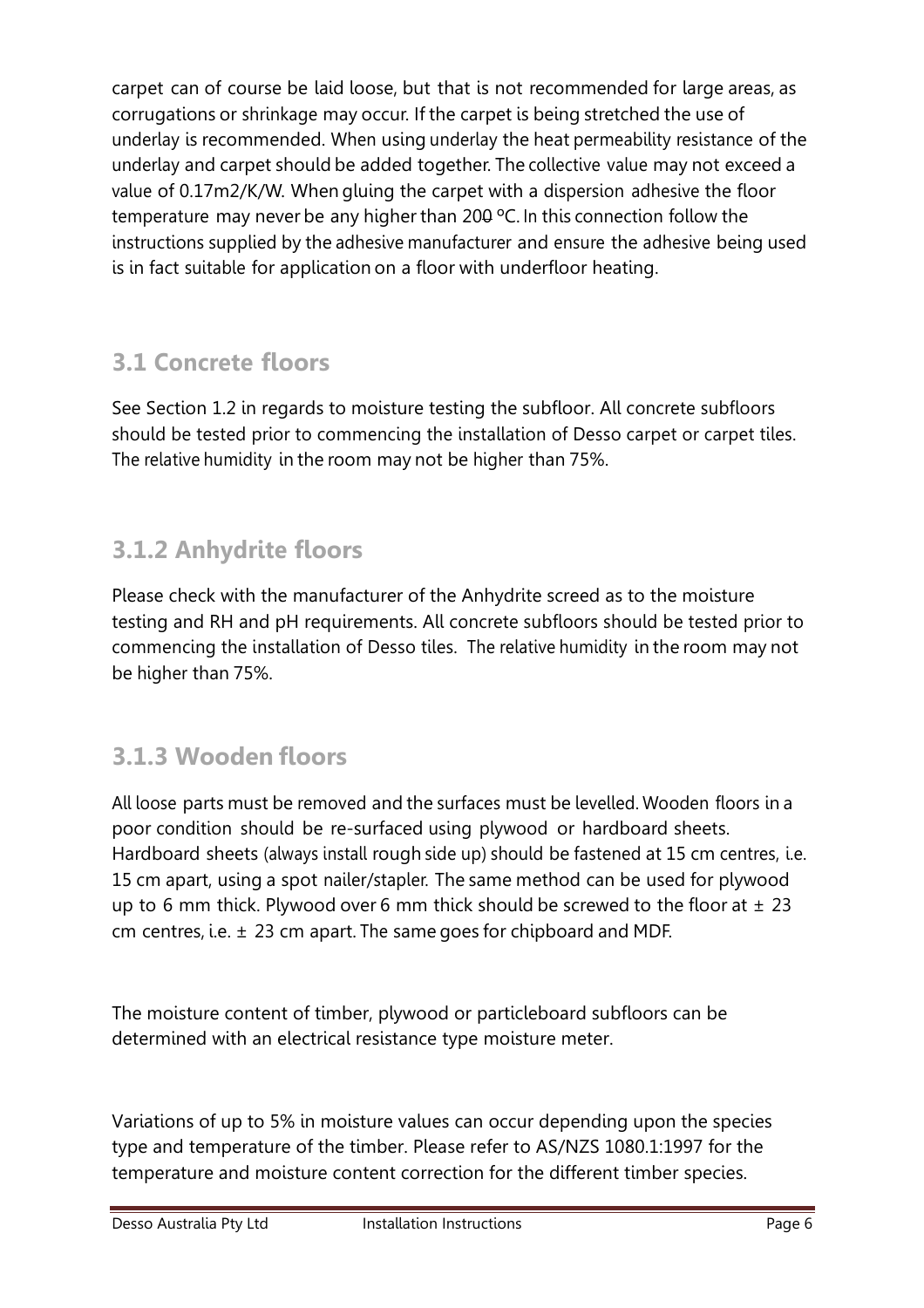While it is generally difficult to specify exact percentage thresholds, a percentage reading above 15% would indicate a higher than acceptable level of moisture in a timber floor.

### 3.2 Others floors

Vanished and polished surfaces should be prepared in accordance with the adhesive manufacturer's recommendations.

#### 3.3 Important considerations concerning the floor

- All floors should be dry, clean, solid and resistant to Compression
- Never install tiles on a sub-carpet or on an existing carpet
- On all floors use 100% Pressure Sensitive adhesive
- Make sure the pressure sensitive adhesive is well dried before installing the tiles

• On computer floors always use conducting pressure sensitive adhesive, so the static electrical person charge can be led away horizontally/vertically. If necessary lay within every room till max 40  $m^2$  a copper band of 1.25 m. traversely underneath the carpet tiles and make sure the copper band is well earthed. In larger rooms use a 1.25 m. copper band for every 40  $\text{m}^2$ .

### 4.1 Recommendation

All Desso carpet tiles should be acclimatised to the ambient conditions of the facility before installation is commenced. The palletised product should be unwrapped removed from the pallet. They should be carefully stacked and allowed 12-24 hours acclimatisation before laying is commenced.

Carpet tiles do not require the use of a permanent bond adhesive, gripper or underlay. We recommend the use of an approved pressure sensitive adhesive (which is applied to the whole of the surface area, especially underneath all seams; see the illustration.) Once the adhesive has been allowed to dry (or tack off according to the adhesive manufacturers timing instructions) the carpet tiles can be placed in position.

Note: All cut and end tiles should be laid tightly fitting to the wall.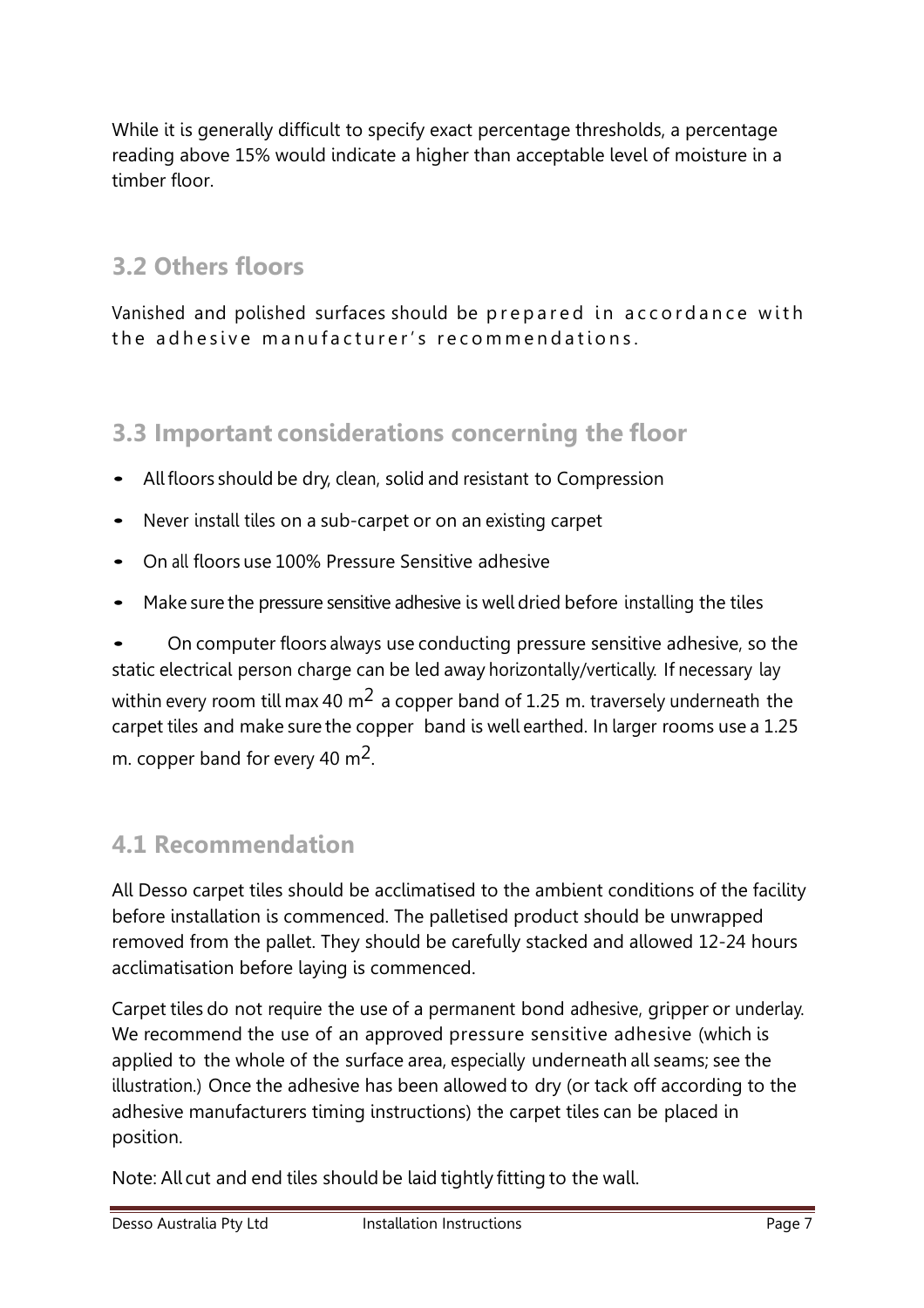### 4.2 Laying Desso carpet tiles

Never start installing carpet tiles against a wall. Always start from a calculated point in the room along a perpendicular line or chalk line. In offices start with the corridor and install the rooms afterwards, in order to obtain a good connection. Apply one of the recommended pressure sensitive adhesives to the area convenient in size and once the adhesive has become completely dry, the carpet tiles can be installed in accordance with the illustration. The tiles should be firmly fitted together with a hand stretcher.

Be sure that the carpet tiles are correctly abutted to limit the appearance of joints to a minimum. To ensure the tiles are tensioned correctly, measure the carpet tiles after every 10 tiles and check the measurement to ensure they have not been installed too tightly or with gaps between the tiles. Care should be taken with cut pile products to avoid trapping edge tufts between the tile joints. The use of hand-knicker ensures that the tiles be butted firmly together: joints will be less visible that way.

The directional arrows on the back of the carpet tile should be followed, unless agreed otherwise by the contractor and the purchaser.

#### 4.3 Effects

The majority of carpet tiles may be installed in one of five different ways as shown in the diagram below. The arrows on the back of the tiles indicate lengthwise. On the sample cards and on the tile boxes you will find Desso's recommendation for the direction or multiple directions that the tiles can be installed.



Note: Please refer to the product specifications in regards to suitable laying direction. Some products have limited suitability for certain laying directions which may directly impact the desired installation geometry and design. Seams may be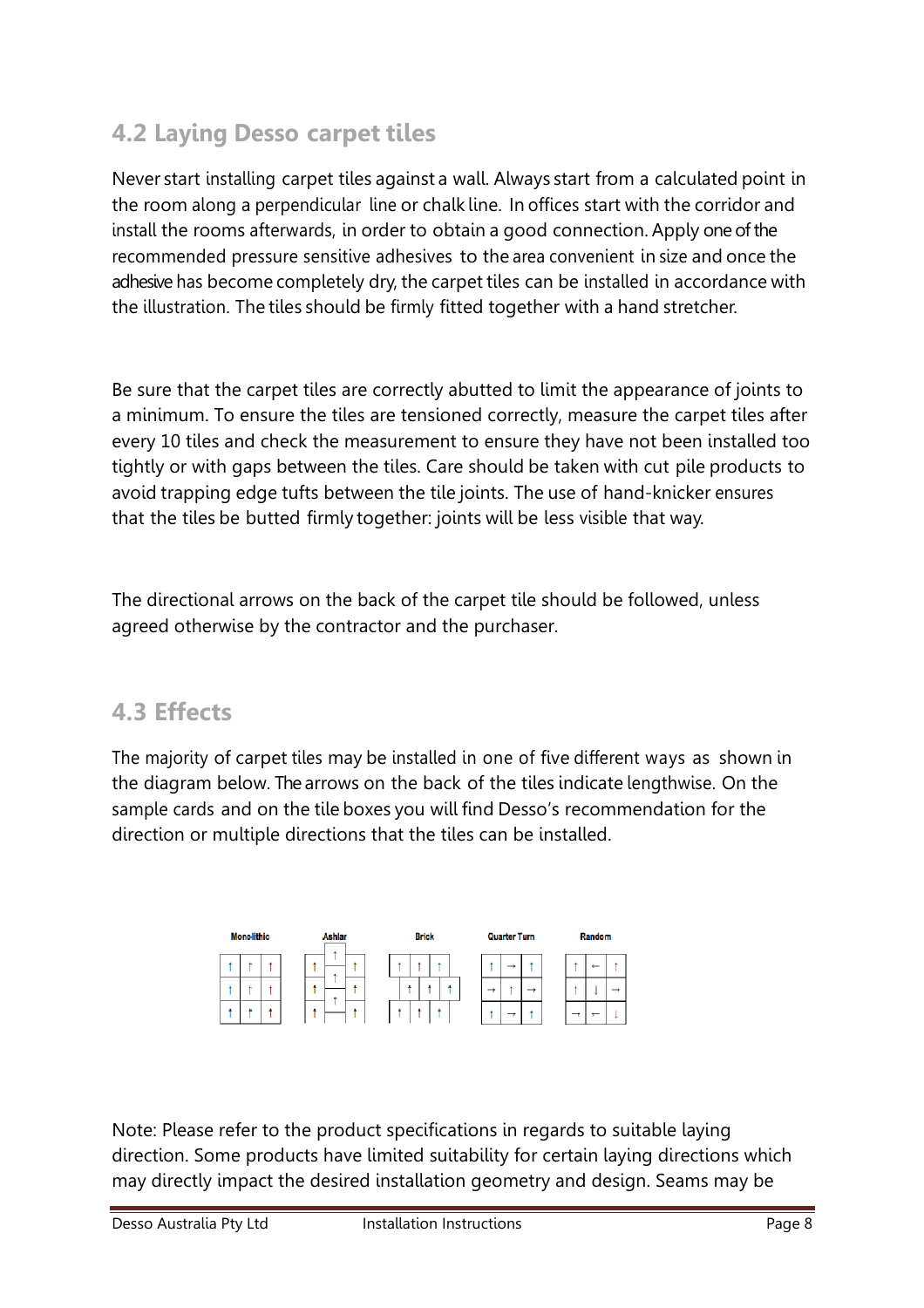more or less apparent dependant on the geometry. The laying direction of the installation will not affect the performance of the product.

#### 4.3.1 Quarter-turn appearance

For this effect the tiles should be installed with the pile direction at right angles to the adjacent tile. This type of installation may be necessary for carpet tiles with a short (loop) pile and needle felt or fibre bonded tiles. This type of installation should not be used with cut pile products.

### 4.4 Raised flooring systems

Raised access flooring systems are normally 600 mm panels. Desso is able to supply carpet tiles in the 500 mm format and certain products can be made available in 600 mm. The installation technique will vary dependent on whether 500 mm tiles are laid conventionally as with a normal floor or whether a 600 mm tile is placed over the access floor panels. Either size of carpet tile can be installed over a raised access flooring system using a recommended pressure sensitive adhesive. The adhesive should be applied with a roller and care should be taken to ensure that the adhesive stops before the edge of the raised panels. This enables panels to be lifted freely as and when the need arises.

### 4.5 Castor chairs

In areas where office furniture has castor wheels it is imperative that the tiles are fully adhered with the recommended pressure sensitive. To prevent damage occurring to the tiles, the castor wheel should have a minimum diameter of 50 mm and be at least 20 mm wide.

#### 4.6 Stairs

Carpet tiles are suitable for installation on stairs, if fitted with nosings. The tiles and sections of tiles must be secured with the adhesive manufacturer's recommended system on the treads. The risers can be secured with either a single coat of adhesive applied to the riser or with a second coat applied to the back of the tile which, when allowed to dry, will act like a contact adhesive.